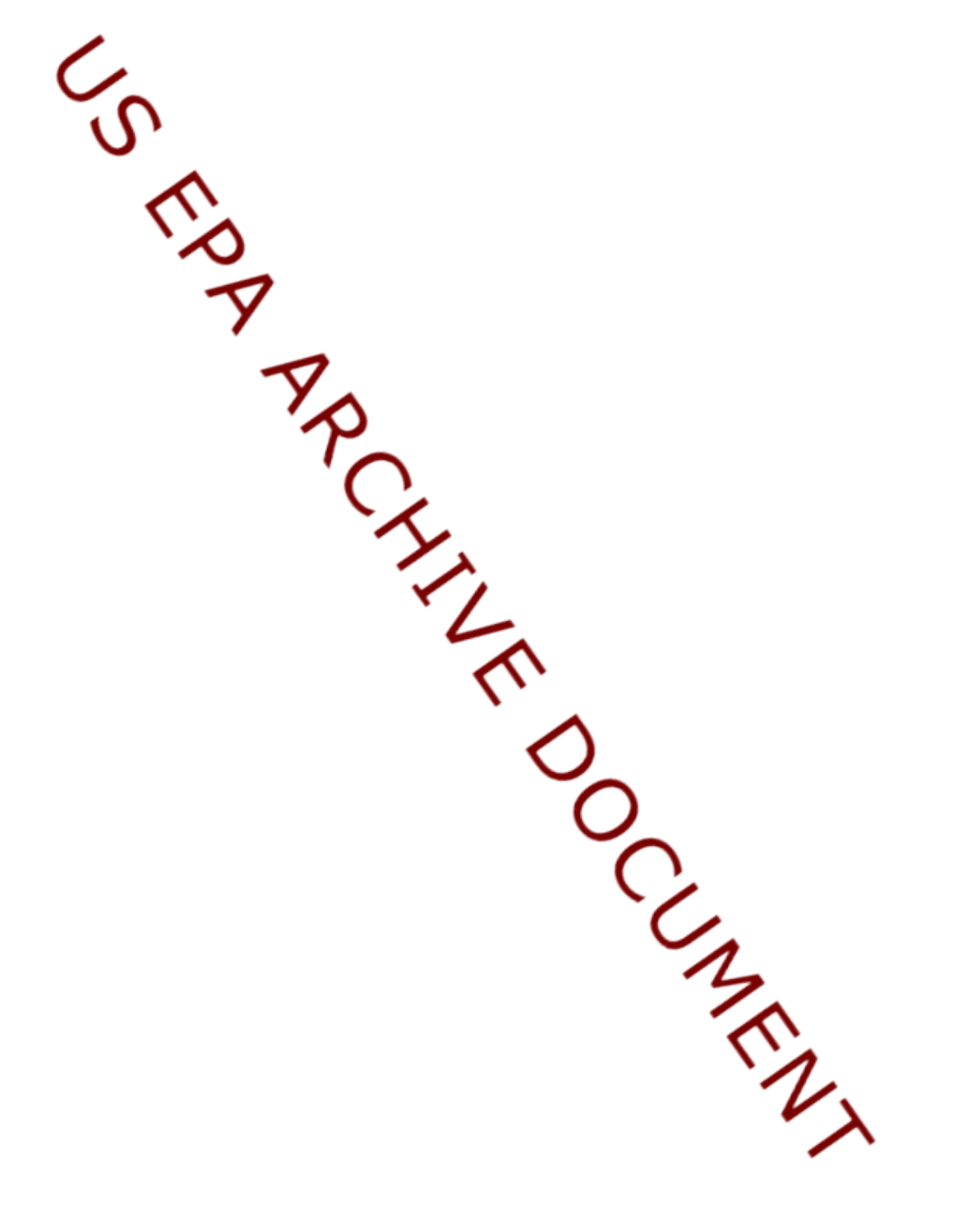# **Consumer Factsheet on: XYLENES**

# [List of Contaminants](http://www.epa.gov/safewater/hfacts.html)

 As part of the Drinking Water and Health pages, this fact sheet is part of a larger publication: **National Primary Drinking Water Regulations** 

 States Environmental Protection Agency (EPA). This is a factsheet about a chemical that may be found in some public or private drinking water supplies. It may cause health problems if found in amounts greater than the health standard set by the United

## **What is Xylene and how is it used?**

 A xylene is any of a group of very similar organic compounds. They are clear liquids with a sweet odor. The greatest use of xylenes is as a solvent which is much safer than benzene. Other uses include: in gasoline as part of the BTX component (benzene-toluene-xylene); Xylene mixtures are used to make phthalate plasticizers, polyester fiber, film and fabricated items.

 The list of trade names given below may help you find out whether you are using this chemical at home or work.

## **Trade Names and Synonyms:**

 Dimethyl benzene Xylol Methyltoluene Violet 3

#### **Why is Xylene being Regulated?**

 based solely on possible health risks and exposure, are called Maximum Contaminant Level Goals. In 1974, Congress passed the Safe Drinking Water Act. This law requires EPA to determine safe levels of chemicals in drinking water which do or may cause health problems. These non-enforceable levels,

 The MCLG for xylenes has been set at 10 parts per million (ppm) because EPA believes this level of protection would not cause any of the potential health problems described below.

 Based on this MCLG, EPA has set an enforceable standard called a Maximum Contaminant Level (MCL). MCLs are set as close to the MCLGs as possible, considering the ability of public water systems to detect and remove contaminants using suitable treatment technologies.

 The MCL has been set at 10 ppm because EPA believes, given present technology and resources, this is occur in drinking water. the lowest level to which water systems can reasonably be required to remove this contaminant should it

These drinking water standards and the regulations for ensuring these standards are met, are called National Primary Drinking Water Regulations. All public water supplies must abide by these regulations.

#### **What are the Health Effects?**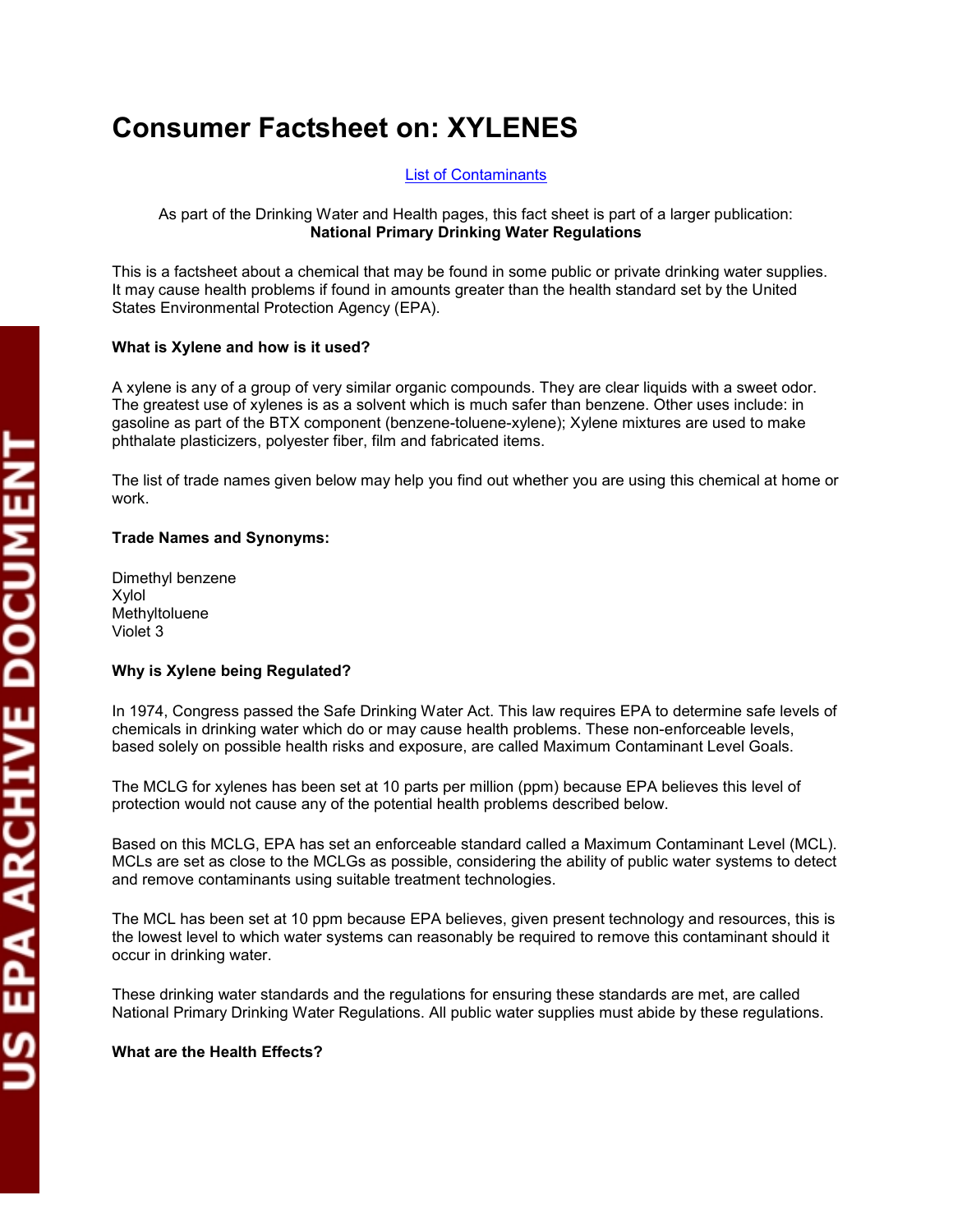Short-term: EPA has found xylenes to potentially cause the following health effects when people are exposed to it at levels above the MCL for relatively short periods of time: disturbances of cognitive abilities, balance, and coordination.

 above the MCL: damage to the central nervous system, liver and kidneys. Long-term: Xylenes has the potential to cause the following effects from a lifetime exposure at levels

#### **How much Xylene is produced and released to the environment?**

 Production of xylenes was 6.84 billion lbs. in 1993. Major environmental releases of xylenes are due to evaporation from the refining and use of petroleum products. It may also be released by leaks or spills during the transport and storage of gasoline and other fuels. Xylenes are a natural products of many plants, and are a component of petroleum and coal tar.

From 1987 to 1993, according to EPA's Toxic Chemical Release Inventory, xylene releases to land and water totalled nearly 4.8 billion lbs. These releases were primarily from petroleum refining industries. The largest releases occurred in Texas. The largest direct releases to water occurred in New Jersey and Georgia.

## **What happens to Xylene when it is released to the environment?**

 released to soil or water, xylenes will quickly evaporate. They may leach into ground water and persist there for several years. There is little potential for accumulation in aquatic life. Most of the xylenes are released into the atmosphere where they are quickly degraded by sunlight. When

## **How will Xylene be Detected in and Removed from My Drinking Water?**

 The regulation for xylenes became effective in 1992. Between 1993 and 1995, EPA required your water supplier to collect water samples every 3 months for one year and analyze them to find out if xylenes is contaminant. present above 0.5 ppb. If it is present above this level, the system must continue to monitor this

 Packed Tower Aeration. If contaminant levels are found to be consistently above the MCL, your water supplier must take steps to reduce the amount of xylenes so that it is consistently below that level. The following treatment methods have been approved by EPA for removing xylenes: Granular activated charcoal in combination with

#### **How will I know if Xylene is in my drinking water?**

 required to prevent serious risks to public health. If the levels of xylenes exceed the MCL, 10 ppm, the system must notify the public via newspapers, radio, TV and other means. Additional actions, such as providing alternative drinking water supplies, may be

# **Drinking Water Standards:**

Mclg: 10 ppm<br>Mcl: 10 ppm

Mcl: 10 ppm

**Xylene Releases to Water and Land, 1987 to 1993 (in pounds): Water Land** 

**TOTALS (in pounds) 875,943 3,897,738**